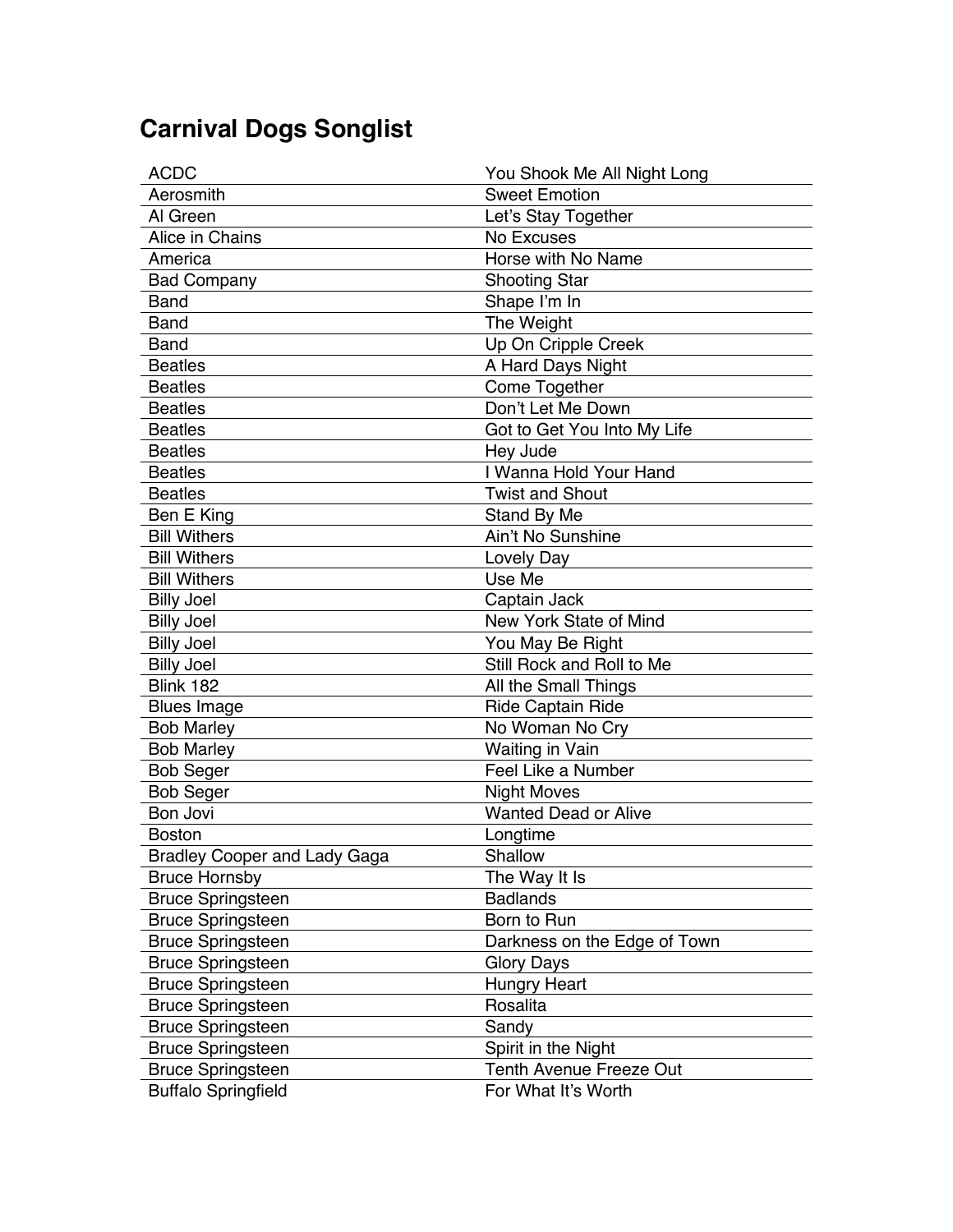| Chicago                             | 24 or 6 to 4                     |
|-------------------------------------|----------------------------------|
| Chicago                             | <b>Beginnings</b>                |
| Chicago                             | Feelin Stronger Every Day        |
| <b>Chris Stapleton</b>              | Tennessee Whiskey                |
| <b>Chuck Berry</b>                  | You Never Can Tell               |
| <b>Classics IV</b>                  | Spooky                           |
| <b>Creedence Clearwater Revival</b> | <b>Bad Moon Rising</b>           |
| <b>Creedence Clearwater Revival</b> | Have You Ever Seen the Rain      |
| <b>Crosby Stills and Nash</b>       | Love the One You're With         |
| Cyndi Lauper                        | <b>Time After Time</b>           |
| <b>Darius Rucker</b>                | Wagon Wheel                      |
| David Bowie                         | <b>Heroes</b>                    |
| David Bowie                         | Let's Dance                      |
| David Bowie                         | <b>Rebel Rebel</b>               |
| Donovan                             | Season of the Witch              |
| <b>Doobie Brothers</b>              | Listen to the Music              |
| Doobie Brothers                     | Long Train Running               |
| Doors                               | Break on Through                 |
| Doors                               | LA Woman                         |
| Doors                               | Light My Fire                    |
| Doors                               | Love Me Two Times                |
| Doors                               | <b>Riders on the Storm</b>       |
| Doors                               | <b>Roadhouse Blues</b>           |
| Doors                               | Soul Kitchen                     |
| Eagles                              | <b>Hotel California</b>          |
| Earth Wind and Fire                 | September                        |
| <b>Ed Sheeran</b>                   | <b>Thinking Out Loud</b>         |
| <b>ELO</b>                          | Evil Woman                       |
| Elton John                          | Bennie and the Jets              |
| Elton John                          | <b>Tiny Dancer</b>               |
| <b>Elvis Costello</b>               | Angels Wanna Wear My Red Shoes   |
| <b>Elvis Presley</b>                | Don't Be Cruel                   |
| Eric Clapton                        | Cocaine                          |
| Eric Clapton                        | I Shot the Sheriff               |
| Eric Clapton                        | Lay Down Sally                   |
| Faces                               | <b>Stay With Me</b>              |
| Fleetwood Mac                       | <b>Dreams</b>                    |
| Foo Fighters                        | Learn to Fly                     |
| Foreigner                           | <b>Feels Like the First Time</b> |
| <b>Four Seasons</b>                 | Can't Take My Eyes Off of You    |
| Free                                | All Right Now                    |
| <b>Grand Funk Railroad</b>          | I'm Your Captain                 |
| <b>Grateful Dead</b>                | <b>Franklin's Tower</b>          |
| <b>Grateful Dead</b>                | Friend of the Devil              |
| <b>Grateful Dead</b>                | Ripple                           |
| <b>Grateful Dead</b>                | Sugaree                          |
| <b>Guns N Roses</b>                 | Sweet Child o Mine               |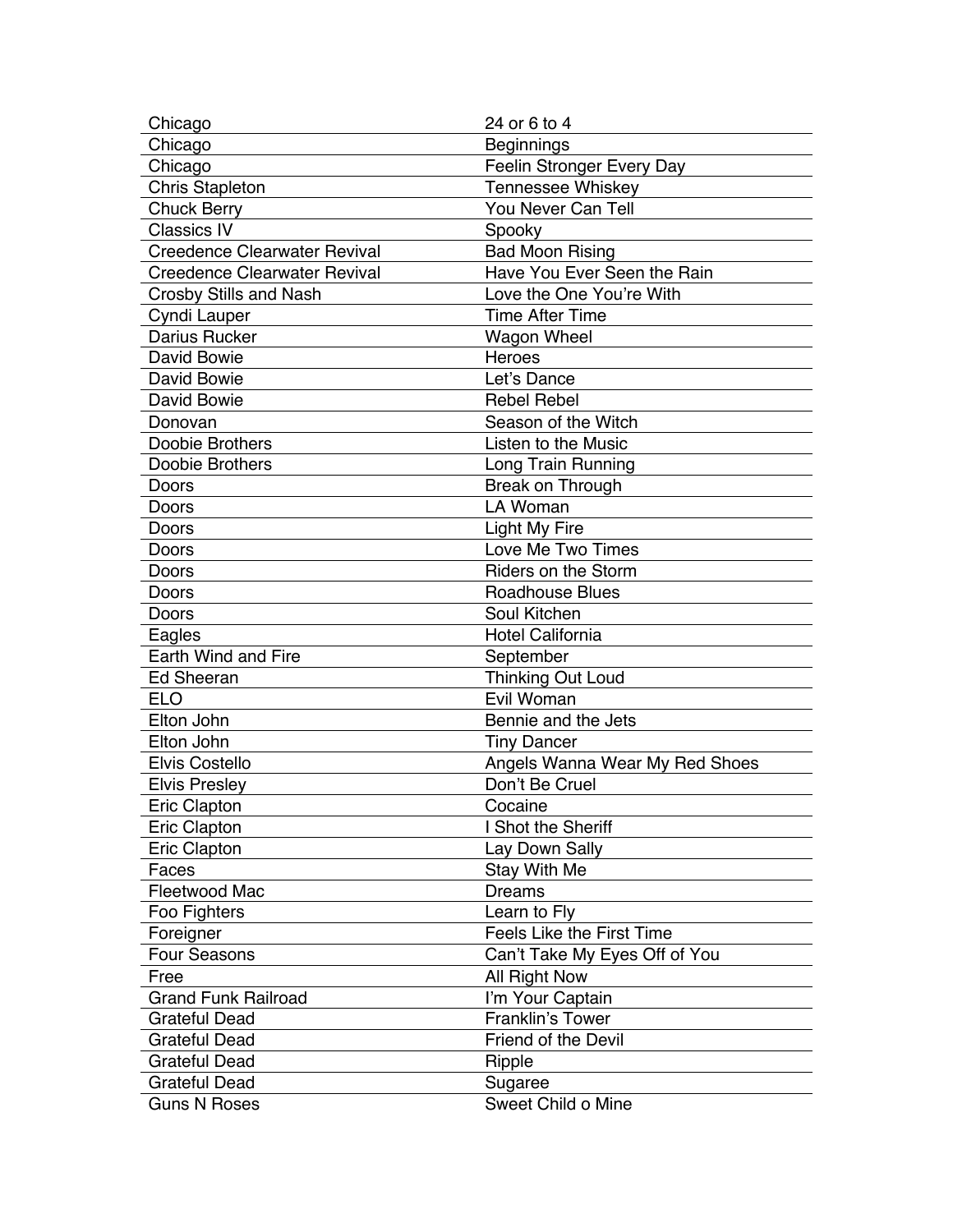| Huey Lewis and the News     | <b>Heart and Soul</b>             |
|-----------------------------|-----------------------------------|
| Huey Lewis and the News     | Power of Love                     |
| <b>Ides of March</b>        | Vehicle                           |
| <b>Isley Brothers</b>       | Shout                             |
| <b>Isley Brothers</b>       | Who's That Lady?                  |
| <b>Jackson Browne</b>       | Running on Empty                  |
| <b>Jackson Browne</b>       | Somebody's Baby                   |
| James Gang                  | Funk 49                           |
| Janis Joplin                | Piece of My Heart                 |
| Jefferson Airplane          | <b>White Rabbit</b>               |
| J Geils Band                | Centerfold                        |
| J Geils Band                | Musta Got Lost                    |
| Jimi Hendrix                | Hey Joe                           |
| Jimi Hendrix                | <b>Little Wing</b>                |
| John Cougar Mellencamp      | Jack and Diane                    |
| John Denver                 | <b>Take Me Home Country Roads</b> |
| <b>Killers</b>              | Mr. Brightside                    |
| Led Zeppelin                | D'yer Maker                       |
| Led Zeppelin                | <b>Good Times Bad Times</b>       |
| Led Zeppelin                | Hey Hey What Can I Do             |
| Led Zeppelin                | Houses of the Holy                |
| Led Zeppelin                | Ramble On                         |
| Led Zeppelin                | <b>Thank You</b>                  |
| Led Zeppelin                | The Ocean                         |
| Led Zeppelin                | What is and What Should Never Be  |
| Led Zeppelin                | When the Levee Breaks             |
| Led Zeppelin                | <b>Whole Lotta Love</b>           |
| <b>Looking Glass</b>        | <b>Brandy</b>                     |
| <b>Lynard Skynard</b>       | Freebird                          |
| Maroon 5                    | Sugar                             |
| <b>Marvin Gaye</b>          | What's Going On                   |
| <b>Marshall Tucker Band</b> | Can't You See                     |
| Modern English              | I Melt With You                   |
| Neil Diamond                | <b>Sweet Caroline</b>             |
| Neil Young                  | Cinnamon Girl                     |
| Neil Young                  | Down by the River                 |
| Neil Young                  | <b>Harvest Moon</b>               |
| Neil Young                  | Hey Hey My My                     |
| Neil Young                  | Keep on Rockin in the Free World  |
| Neil Young                  | Like a Hurricane                  |
| Neil Young                  | Old Man                           |
| Nirvana                     | All Apologies                     |
| Nirvana                     | Come As You Are                   |
| <b>Otis Redding</b>         | Dock of the Bay                   |
| Pharrell                    | Happy                             |
| Pink Floyd                  | Have a Cigar                      |
| Pink Floyd                  | Time                              |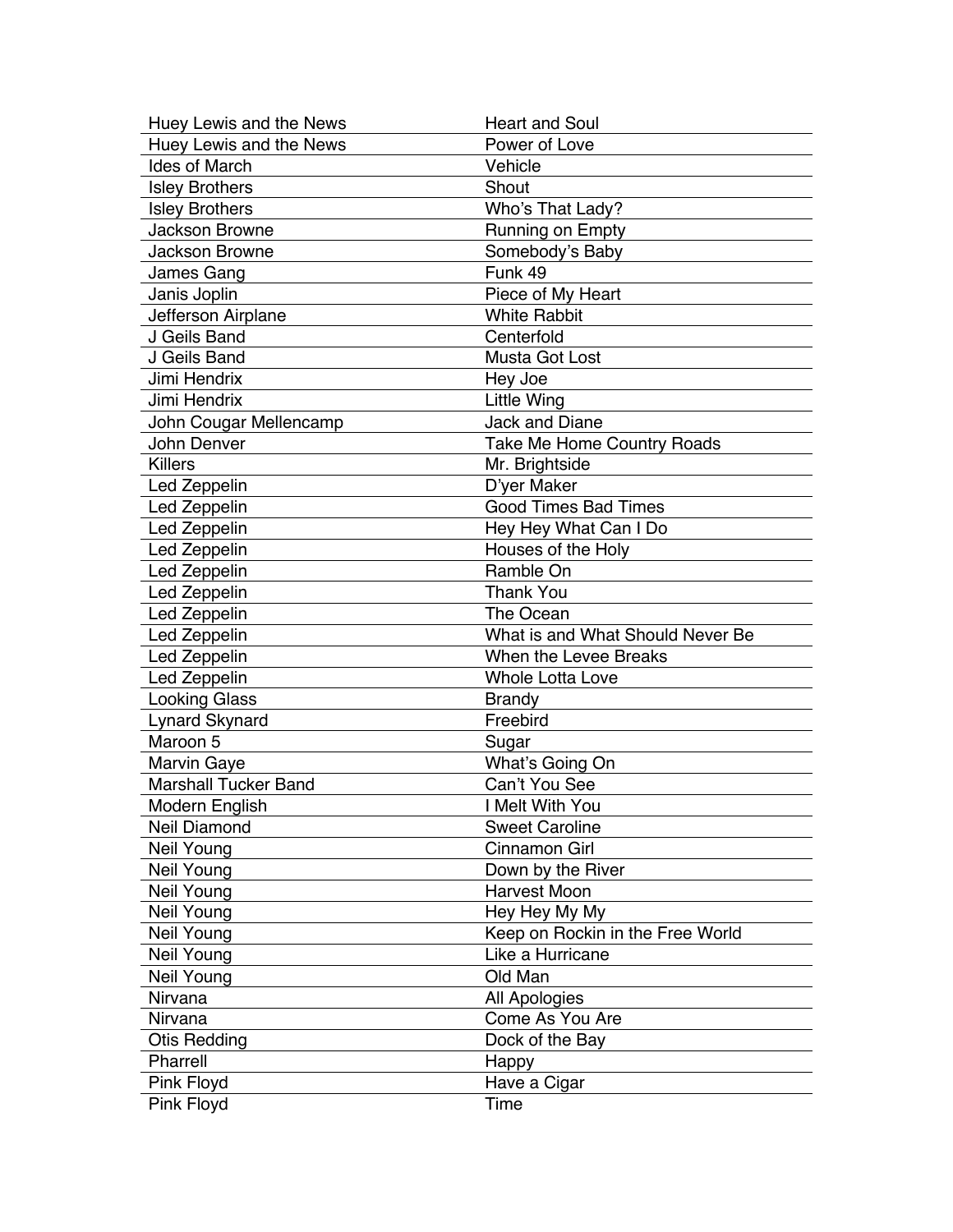| Pink Floyd               | Us and Them                        |
|--------------------------|------------------------------------|
| Pink Floyd               | Wish You Were Here                 |
| Pink Floyd               | <b>Young Lust</b>                  |
| Police                   | Every Breath You Take              |
| Police                   | Message in a Bottle                |
| Police                   | De Do Do Do                        |
| Police                   | Tea in the Sahara                  |
| Police                   | Walking on the Moon                |
| Pretenders               | <b>Brass in Pocket</b>             |
| Prince                   | Purple Rain                        |
| Prince                   | <b>When Doves Cry</b>              |
| Queen                    | <b>Fat Bottom Girls</b>            |
| Radiohead                | Creep                              |
| Redbone                  | Come and Get Your Love             |
| <b>REO Speedwagon</b>    | Roll With the Changes              |
| <b>Rick Nelson</b>       | <b>Garden Party</b>                |
| <b>Rod Stewart</b>       | Maggie May                         |
| <b>Rolling Stones</b>    | <b>Brown Sugar</b>                 |
| <b>Rolling Stones</b>    | Can't Always Get What You Want     |
| <b>Rolling Stones</b>    | <b>Dead Flowers</b>                |
| <b>Rolling Stones</b>    | <b>Gimme Shelter</b>               |
| <b>Rolling Stones</b>    | Honky Tonk Women                   |
| <b>Rolling Stones</b>    | Just My Imagination                |
| <b>Rolling Stones</b>    | <b>Miss You</b>                    |
| <b>Rolling Stones</b>    | Sympathy for the Devil             |
| <b>Rolling Stones</b>    | <b>Tumbling Dice</b>               |
| <b>Rolling Stones</b>    | Waiting on a Friend                |
| Santana                  | <b>Black Magic Woman</b>           |
| Santana                  | Oye Como Va                        |
| <b>Sheryl Crow</b>       | If It Makes You Happy              |
| Sly and the Family Stone | <b>Everyday People</b>             |
| Sly and the Family Stone | Thank You Fa Lettin Me Be Mice Elf |
| Squeeze                  | Pulling Mussels From a Shell       |
| Squeeze                  | <b>Tempted</b>                     |
| <b>Stealers Wheel</b>    | Stuck in the Middle                |
| <b>Steely Dan</b>        | Do It Again                        |
| <b>Steely Dan</b>        | Pretzel Logic                      |
| Steppenwolf              | Magic Carpet Ride                  |
| <b>Steve Miller Band</b> | Fly Like an Eagle                  |
| <b>Steve Miller Band</b> | <b>Jet Airliner</b>                |
| <b>Steve Miller Band</b> | Rock N Me                          |
| <b>Stevie Nicks</b>      | Stop Draggin My Heart Around       |
| <b>Stevie Wonder</b>     | I Wish                             |
| <b>Stevie Wonder</b>     | Superstition                       |
| <b>Stevie Wonder</b>     | You Are the Sunshine of My Life    |
| Sublime                  | What I Got                         |
| <b>Tears for Fears</b>   | Everybody Wants to Rule the World  |